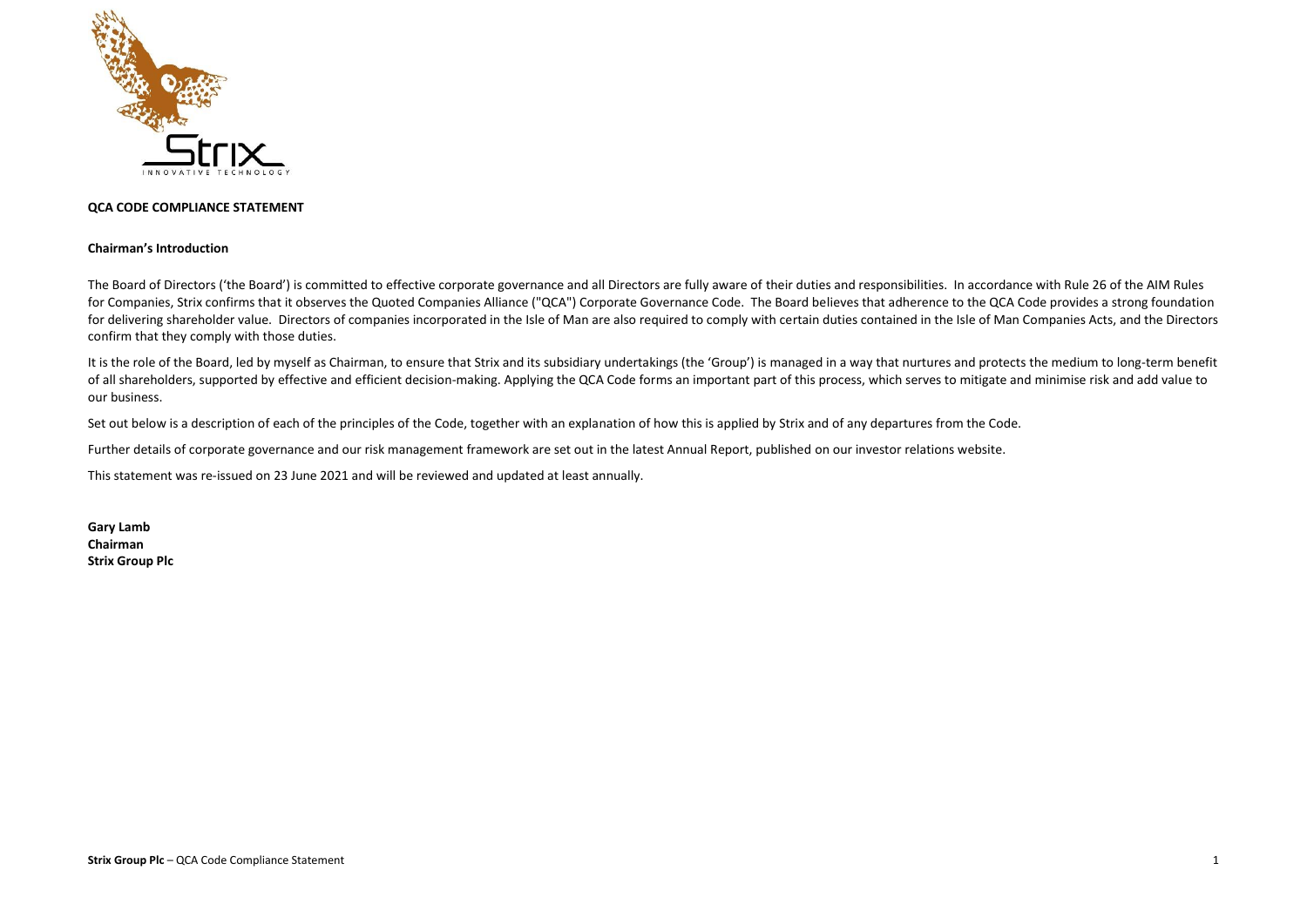

| <b>QCA Code Principle</b>                                                                           | <b>QCA Code Application Guidance</b>                                                                                                                                                                                                                                                                                                                                                                                                                                                                      | How does Strix apply this?                                                                                                                                                                                                                                                                                                                                                                                                                                                                                                                                                                                                                                                                                                                                                                                                                                                                                                                                                    | Links to further information                                                                                                                                                                                                                                                                                                                                                                                                                                                                                                                                                                                                                                                                                                                                                                                                                                                                                                                                                            |
|-----------------------------------------------------------------------------------------------------|-----------------------------------------------------------------------------------------------------------------------------------------------------------------------------------------------------------------------------------------------------------------------------------------------------------------------------------------------------------------------------------------------------------------------------------------------------------------------------------------------------------|-------------------------------------------------------------------------------------------------------------------------------------------------------------------------------------------------------------------------------------------------------------------------------------------------------------------------------------------------------------------------------------------------------------------------------------------------------------------------------------------------------------------------------------------------------------------------------------------------------------------------------------------------------------------------------------------------------------------------------------------------------------------------------------------------------------------------------------------------------------------------------------------------------------------------------------------------------------------------------|-----------------------------------------------------------------------------------------------------------------------------------------------------------------------------------------------------------------------------------------------------------------------------------------------------------------------------------------------------------------------------------------------------------------------------------------------------------------------------------------------------------------------------------------------------------------------------------------------------------------------------------------------------------------------------------------------------------------------------------------------------------------------------------------------------------------------------------------------------------------------------------------------------------------------------------------------------------------------------------------|
| (1) Establish a strategy and<br>business model which promote<br>long-term value for<br>shareholders | The board must be able to express a shared<br>view of the company's purpose, business<br>model and strategy. It should go beyond the<br>simple description of products and corporate<br>structures and set out how the company<br>intends to deliver shareholder value in the<br>medium to long term. It should demonstrate<br>the delivery of long-term growth is<br>underpinned by a clear set of values aimed at<br>protecting the company from unnecessary risk<br>and securing its long term future. | Strix has developed a clear strategy to act as a guiding principle<br>and to articulate how long-term value will be generated for<br>shareholders. The Board has refined and updated this strategy<br>during the year to ensure it remains fit for purpose given the<br>changes in the environment in which the Group operates.<br>Strix has an established risk management framework which assists<br>the Board in achieving an appropriate balance between risk and<br>reward. In turn, this allows the Board to take actions to mitigate<br>unnecessary or undesirable risk and to safeguard the long-term<br>viability of the Group.<br>Strix also has significant resources available to create medium to<br>long-term value. These include:<br>a market-leading share of the global kettle controls<br>market<br>significant, long-standing customer relationships<br>$\bullet$<br>a large portfolio of intellectual property<br>٠<br>a strong pipeline of new products | Disclosure of the Group's strategic pillars<br>is included on pages 24 to 26 of the 2020<br><b>Annual Report and Accounts. This</b><br>includes a description of each part of the<br>strategy, together with progress for the<br>financial year being reported on, the<br>associated risks of not carrying out this<br>part of the strategy, and an outlook<br>actions for the following year.<br>Strix's value chain is explained on page 19<br>and the way in which we deliver value for<br>our stakeholders is set out on pages 38 to<br>39 of the 2020 Annual Report and<br>Accounts. Together, these pages explain<br>how Strix promotes long-term value for<br>shareholders at each part of the life cycle<br>of its products and services.<br>Strix's risk management framework is set<br>out on page 40 of the 2020 Annual<br>Report and Accounts. This sets out our<br>understanding and assessment of the<br>risks which the Group faces in executing<br>its chosen strategy. |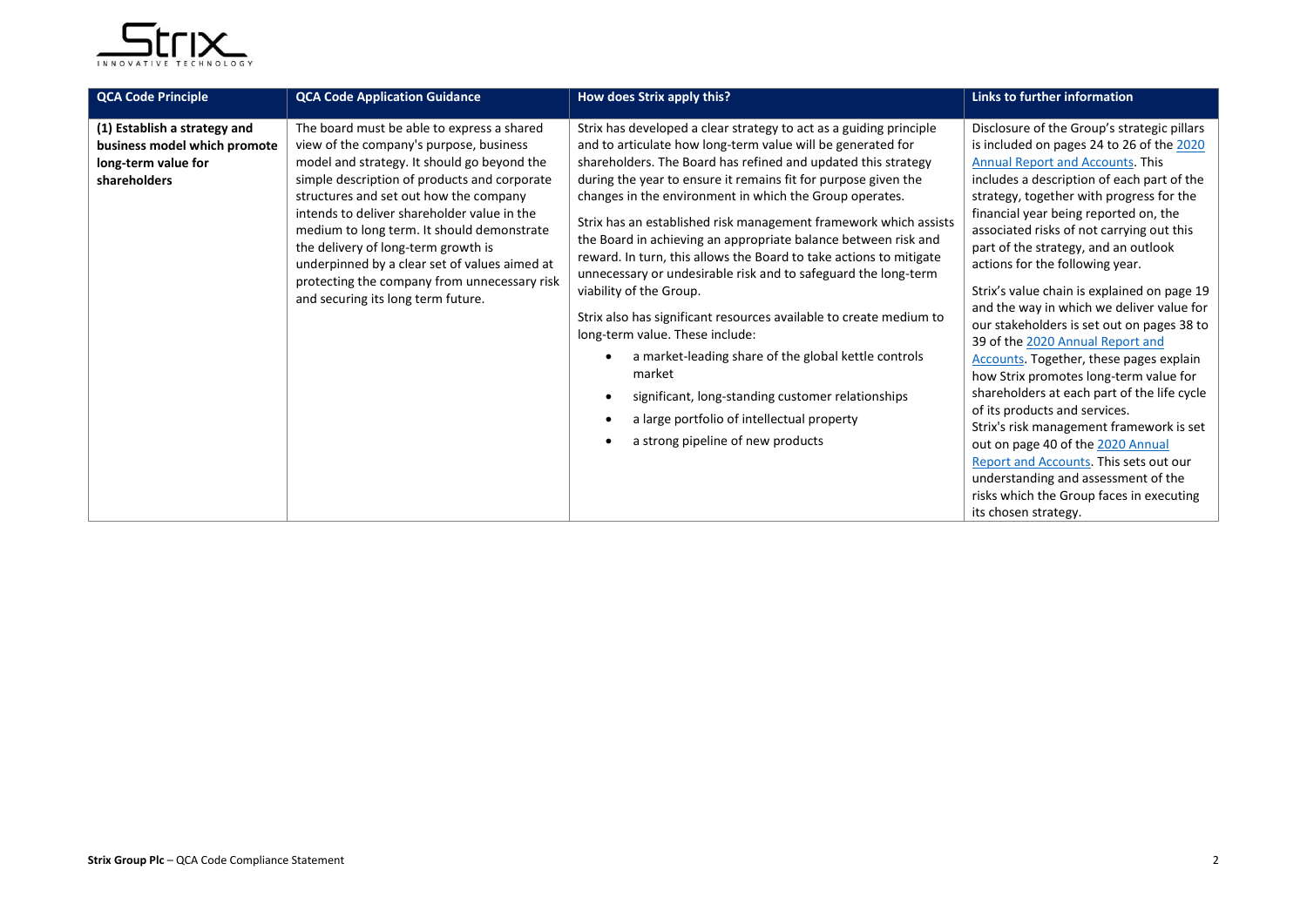

| <b>QCA Code Principle</b>                                                | <b>QCA Code Application Guidance</b>                                                                                                                                                                                                                                               | How does Strix apply this?                                                                                                                                                                                                                                                                                                                                                                                                                                                                                                                                                                                                                                                                                                                                                                                                                                                                                                                                                                                                                                                                                                                                                                                                                                                          | Links to further information                                                                                                                                                                                                                                                                                                                                       |
|--------------------------------------------------------------------------|------------------------------------------------------------------------------------------------------------------------------------------------------------------------------------------------------------------------------------------------------------------------------------|-------------------------------------------------------------------------------------------------------------------------------------------------------------------------------------------------------------------------------------------------------------------------------------------------------------------------------------------------------------------------------------------------------------------------------------------------------------------------------------------------------------------------------------------------------------------------------------------------------------------------------------------------------------------------------------------------------------------------------------------------------------------------------------------------------------------------------------------------------------------------------------------------------------------------------------------------------------------------------------------------------------------------------------------------------------------------------------------------------------------------------------------------------------------------------------------------------------------------------------------------------------------------------------|--------------------------------------------------------------------------------------------------------------------------------------------------------------------------------------------------------------------------------------------------------------------------------------------------------------------------------------------------------------------|
| (2) Seek to understand and<br>meet shareholder needs and<br>expectations | Directors must develop a good understanding<br>of the needs and expectations of all elements<br>of the company's shareholder base.<br>The board must manage shareholders'<br>expectations and should seek to understand<br>the motivations behind shareholder voting<br>decisions. | The Executive Directors engage regularly with investors and<br>analysts at meetings and investor roadshows in order to articulate<br>the Group's strategy, business model and performance, and<br>ensure they are clearly understood. This also provides the<br>Executive Directors with an opportunity to understand what<br>shareholders' expectations and needs are.<br>This two-way dialogue is key to driving the Group forward and<br>informs the decision-making process that the Board undertakes<br>on key matters.<br>The Board also seeks to engage with shareholders throughout the<br>year, in particular via our regular reporting of performance and<br>key news announcements via RNS.<br>Subject to COVID-19 travel restrictions, all members of the Board<br>attend the Annual General Meeting in person and the Board<br>encourages shareholders to attend this meeting and ask questions<br>(where possible). In the event of a substantial vote (more than<br>20%) against any particular resolution, the Board will engage with<br>shareholders in order to determine the appropriate course of<br>action.<br>The Board also engages with both institutional and private<br>shareholders to understand the needs and expectations of both of<br>these groups. | Our RNS notifications are available on the<br>following page: RNS notifications. This<br>includes the results of the AGM voting<br>outcomes, showing the percentage of<br>votes for, against and withheld for each<br>resolution.<br>Our latest annual reports and other<br>shareholder documents are available on<br>the following page: Reports and<br>documents |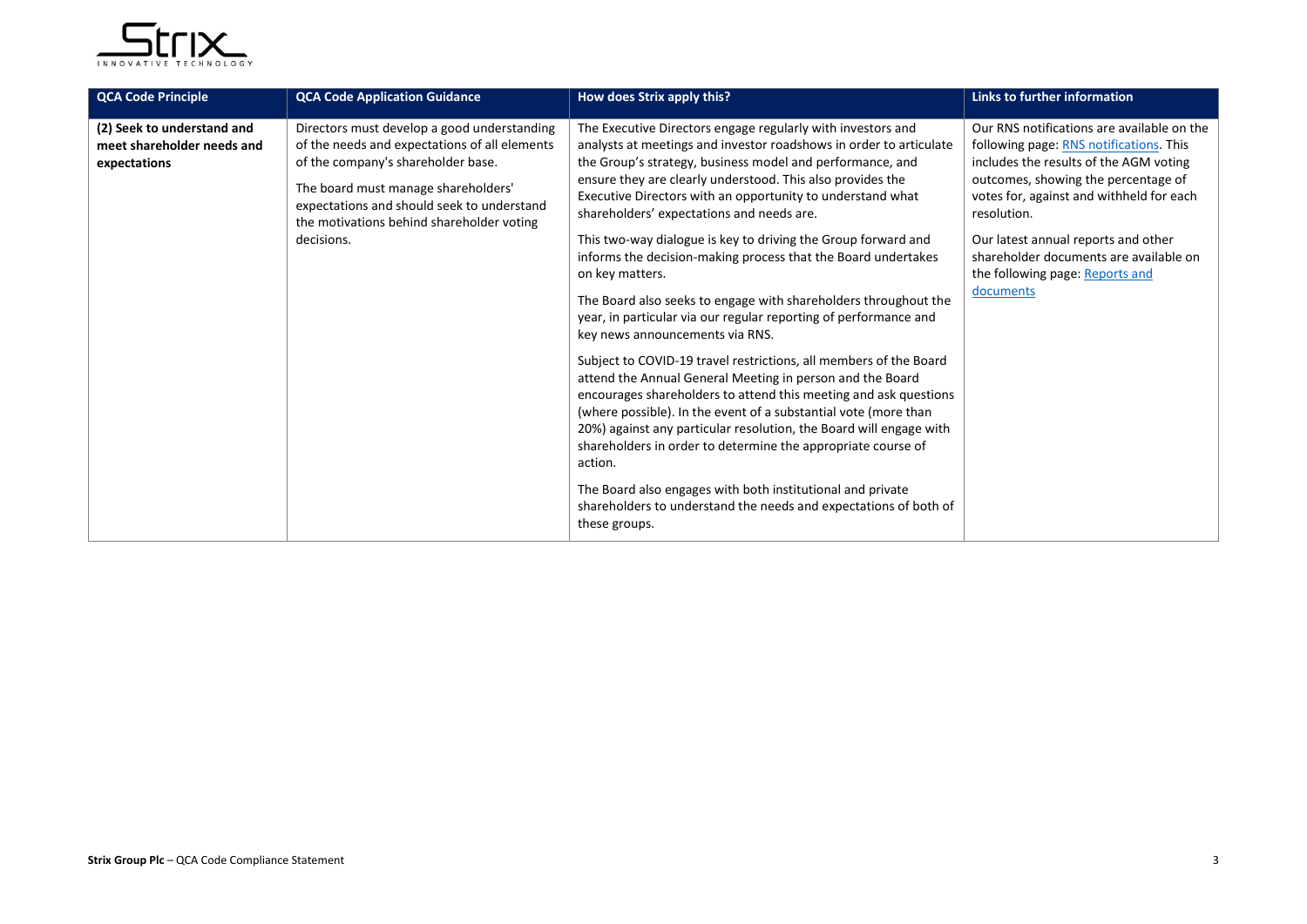

| <b>QCA Code Principle</b>                                                                                                    | <b>QCA Code Application Guidance</b>                                                                                                                                                                                                                                                                                                                                                                                                                                                                                                                                                                                                                                                                                                                                                                                                          | How does Strix apply this?                                                                                                                                                                                                                                                                                                                                                                                                                                                                                                                                                                                                                                                                                                                                                                                                                      | Links to further information                                                                                                                                                                                                                      |
|------------------------------------------------------------------------------------------------------------------------------|-----------------------------------------------------------------------------------------------------------------------------------------------------------------------------------------------------------------------------------------------------------------------------------------------------------------------------------------------------------------------------------------------------------------------------------------------------------------------------------------------------------------------------------------------------------------------------------------------------------------------------------------------------------------------------------------------------------------------------------------------------------------------------------------------------------------------------------------------|-------------------------------------------------------------------------------------------------------------------------------------------------------------------------------------------------------------------------------------------------------------------------------------------------------------------------------------------------------------------------------------------------------------------------------------------------------------------------------------------------------------------------------------------------------------------------------------------------------------------------------------------------------------------------------------------------------------------------------------------------------------------------------------------------------------------------------------------------|---------------------------------------------------------------------------------------------------------------------------------------------------------------------------------------------------------------------------------------------------|
| (3) Take into account wider<br>stakeholder and social<br>responsibilities and their<br>implications for long term<br>success | Long-term success relies upon good relations<br>with a range of different stakeholder groups<br>both internal (workforce) and external<br>(suppliers, customers, regulators and others).<br>The board needs to identify the company's<br>stakeholders and understand their needs,<br>interests and expectations.<br>Where matters that relate to the company's<br>impact on society, the communities within<br>which it operates or the environment have<br>the potential to affect the company's ability to<br>deliver shareholder value over the medium to<br>long-term, then those matters must be<br>integrated into the company's strategy and<br>business model.<br>Feedback is an essential part of all control<br>mechanisms. Systems need to be in place to<br>solicit, consider and act on feedback from all<br>stakeholder groups. | Strix's long history has enabled it to develop a good<br>understanding of its key stakeholders. This understanding helps<br>the Board and the management team make well-informed<br>business decisions and to deliver on our strategic objectives.<br>Strix's key stakeholder groups are:<br>Shareholders (both institutional and private)<br>$\bullet$<br><b>Employees</b><br>٠<br>Customers<br>Suppliers<br>٠<br>Communities<br>Environment<br>٠<br>As part of our HR strategy management are committed to making<br>positive changes in the Group which will increase our engagement<br>index score.<br>Strix also holds regular discussions with its customers and<br>suppliers, many of whom have worked with Strix for decades,<br>which helps us to understand the importance of these<br>relationships in order to continue to succeed. | Please refer to pages 38 to 39 of the 2020<br>Annual Report and Accounts for further<br>information on why and how we engage<br>with these stakeholders.                                                                                          |
| (4) Embed effective risk<br>management, considering both<br>opportunities and threats,<br>throughout the organisation        | The board needs to ensure that the company's<br>risk management framework identifies and<br>addresses all relevant risks in order to execute<br>and deliver strategy; companies need to<br>consider their extended business, including<br>the company's supply chain, from key<br>suppliers to end-customer.<br>Setting strategy includes determining the<br>extent of exposure to the identified risks that<br>the company is able to bear and willing to<br>take (risk tolerance and risk appetite).                                                                                                                                                                                                                                                                                                                                        | Strix has in place a risk management framework which assists the<br>Board in identifying, assessing, and mitigating the risks faced by<br>the Group to an acceptable level. This is reviewed on an ongoing<br>basis and actions are taken as needed to reduce the risks to an<br>acceptable level, if required.                                                                                                                                                                                                                                                                                                                                                                                                                                                                                                                                 | The risk management framework is set<br>out on pages 40 to 45 of the 2020 Annual<br>Report and Accounts. This sets out the<br>Board's understanding and assessment of<br>the risks which face the Group in<br>executing its strategic objectives. |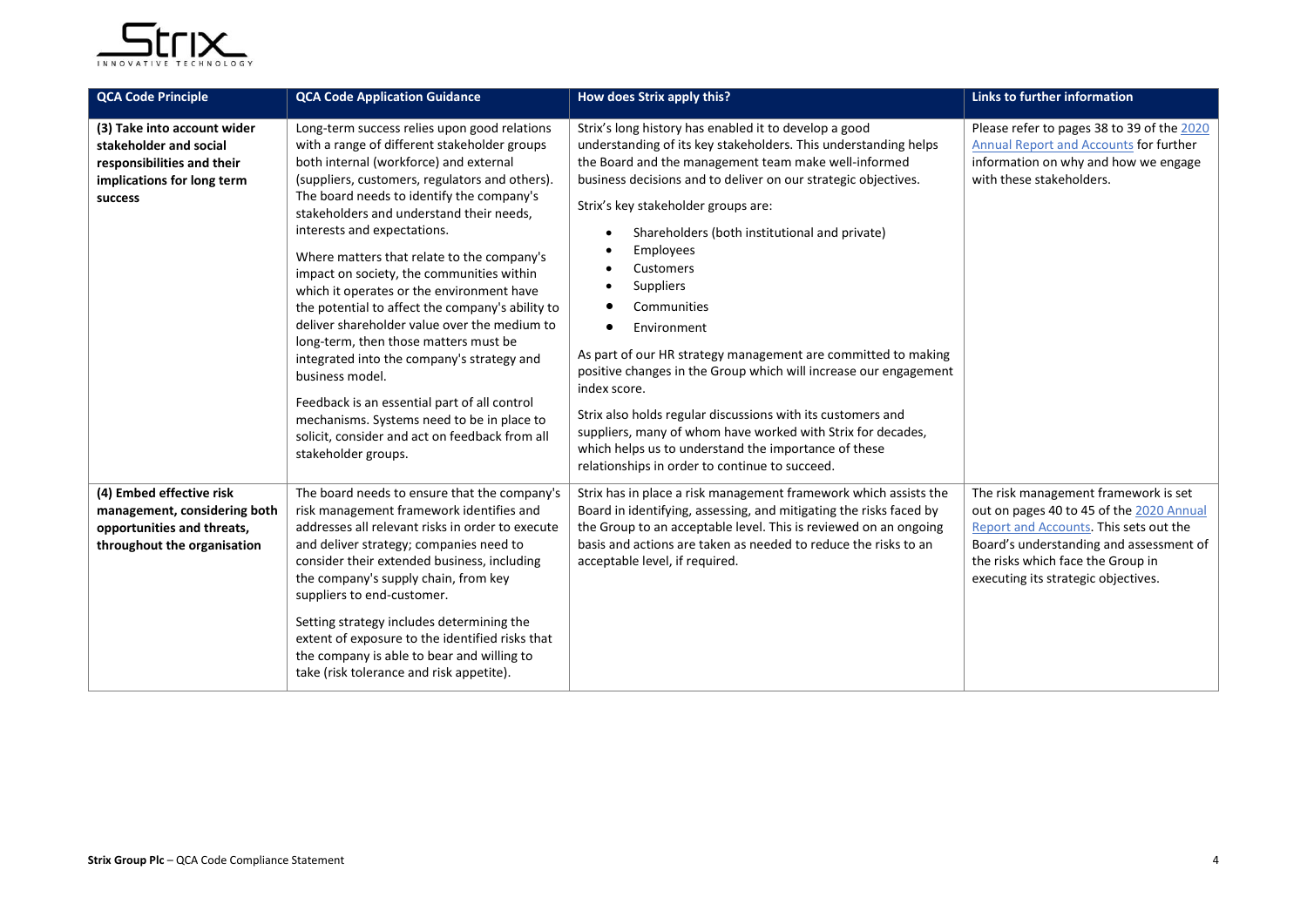

| <b>QCA Code Principle</b>                                                          | <b>QCA Code Application Guidance</b>                                                                                                                                                                                                                                                                                                                                                                                                                                                                                                                                                                                                                                                                                                                                                                                                                                                                                                                                                                                                      | How does Strix apply this?                                                                                                                                                                                                                                                                                                                                                                                                                                                                                                                                                                                                                                                                                                                                                    | <b>Links to further information</b>                                                                                                                                                                                                                                                                                                         |
|------------------------------------------------------------------------------------|-------------------------------------------------------------------------------------------------------------------------------------------------------------------------------------------------------------------------------------------------------------------------------------------------------------------------------------------------------------------------------------------------------------------------------------------------------------------------------------------------------------------------------------------------------------------------------------------------------------------------------------------------------------------------------------------------------------------------------------------------------------------------------------------------------------------------------------------------------------------------------------------------------------------------------------------------------------------------------------------------------------------------------------------|-------------------------------------------------------------------------------------------------------------------------------------------------------------------------------------------------------------------------------------------------------------------------------------------------------------------------------------------------------------------------------------------------------------------------------------------------------------------------------------------------------------------------------------------------------------------------------------------------------------------------------------------------------------------------------------------------------------------------------------------------------------------------------|---------------------------------------------------------------------------------------------------------------------------------------------------------------------------------------------------------------------------------------------------------------------------------------------------------------------------------------------|
| (5) Maintain the board as a<br>well-functioning, balanced<br>team led by the chair | The board members have a collective<br>responsibility and legal obligation to promote<br>the interests of the company, and are<br>collectively responsible for defining corporate<br>governance arrangements. Ultimate<br>responsibility for the quality of, and approach<br>to, corporate governance lies with the chair of<br>the board.<br>The board (and any committees) should be<br>provided with high quality information in a<br>timely manner to facilitate proper assessment<br>of the matters requiring a decision or insight.<br>The board should have an appropriate balance<br>between executive and non-executive<br>directors and should have at least two<br>independent non-executive directors.<br>Independence is a board judgement.<br>The board should be supported by<br>committees (e.g. audit, remuneration,<br>nomination) that have the necessary skills and<br>knowledge to discharge their duties and<br>responsibilities effectively.<br>Directors must commit the time necessary to<br>fulfil their roles. | The Board includes three non-executive directors, being Gary<br>Lamb, Mark Kirkland and Richard Sells.<br>In the Board's judgement, Gary Lamb, Mark Kirkland and Richard<br>Sells are independent although it is noted in this regard that Gary<br>Lamb also chairs the Board, having been appointed on a<br>permanent basis on 6 March 2018.<br>Given the relatively small size of the Board (5 Directors), the<br>Directors consider that the Board has an appropriate balance<br>between executive and non-executive directors, and that this is<br>sufficient for the Board to be considered independent as a whole.<br>The Directors consider that this structure is appropriate for the<br>size and nature of the Group, although this is kept under regular<br>review. | Disclosure is set out on page 58 of<br>the 2020 Annual Report and Accounts<br>which covers Directors' independence,<br>time commitment, and its key<br>committees.<br>Further information on Directors'<br>independence and interests is included in<br>the Directors' report on pages 75 and 76<br>of the 2020 Annual Report and Accounts. |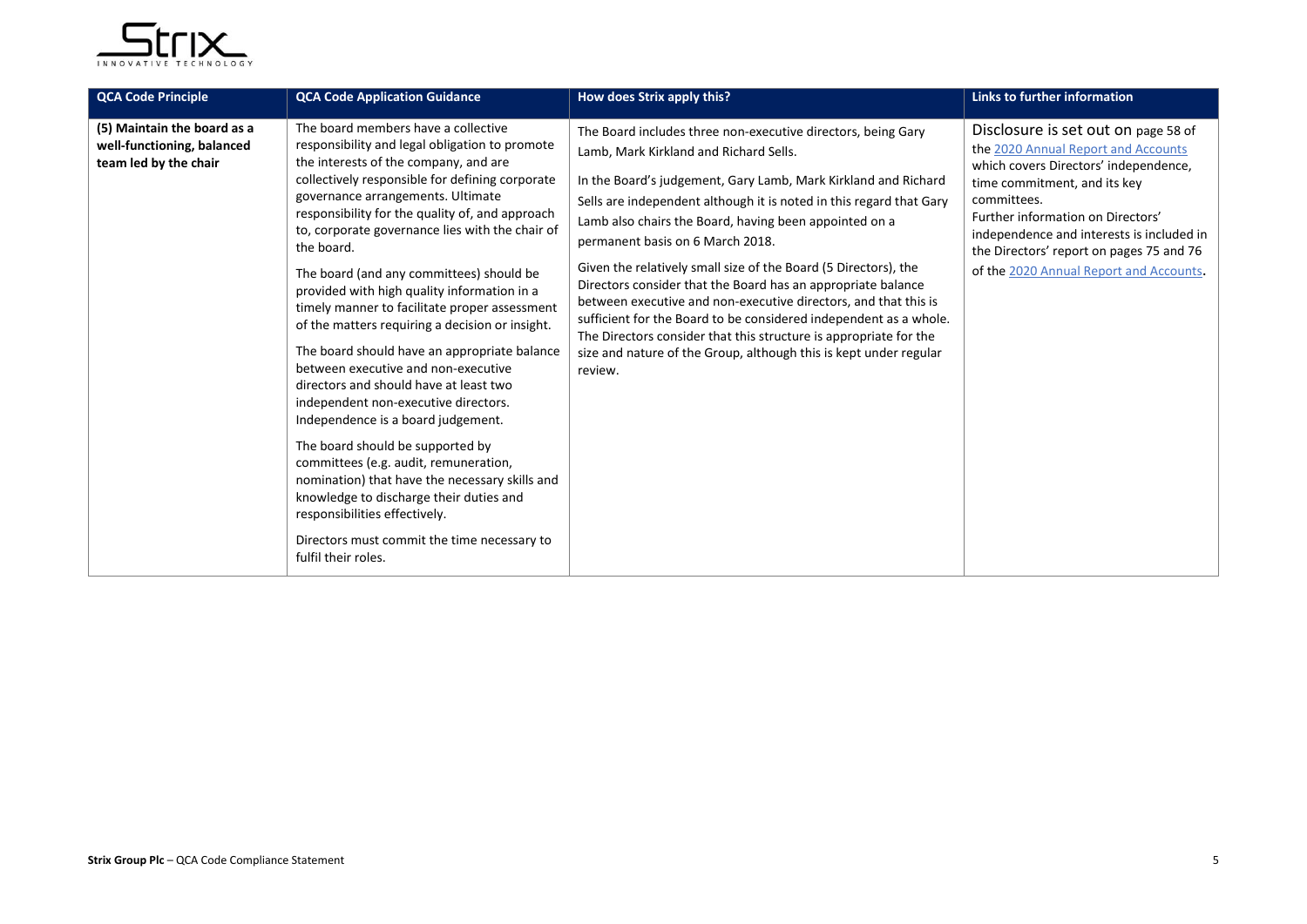

| <b>QCA Code Principle</b>                                                                                                | <b>QCA Code Application Guidance</b>                                                                                                                                                                                                                                                                                                                                                                                                                                                                                                                                                                                                                  | How does Strix apply this?                                                                                                                                                                                                                                                                                                                                                                                                                                                                                                                                                                                                                                                                                                                                                                                                                                                                                                                                                                                                                                                                                                                                                                                                     | Links to further information                                                                                                                                                                                                   |
|--------------------------------------------------------------------------------------------------------------------------|-------------------------------------------------------------------------------------------------------------------------------------------------------------------------------------------------------------------------------------------------------------------------------------------------------------------------------------------------------------------------------------------------------------------------------------------------------------------------------------------------------------------------------------------------------------------------------------------------------------------------------------------------------|--------------------------------------------------------------------------------------------------------------------------------------------------------------------------------------------------------------------------------------------------------------------------------------------------------------------------------------------------------------------------------------------------------------------------------------------------------------------------------------------------------------------------------------------------------------------------------------------------------------------------------------------------------------------------------------------------------------------------------------------------------------------------------------------------------------------------------------------------------------------------------------------------------------------------------------------------------------------------------------------------------------------------------------------------------------------------------------------------------------------------------------------------------------------------------------------------------------------------------|--------------------------------------------------------------------------------------------------------------------------------------------------------------------------------------------------------------------------------|
| (6) Ensure that between them<br>the directors have the<br>necessary up-to-date<br>experience, skills and<br>capabilities | The board must have an appropriate balance<br>of sector, financial and public markets skills<br>and experience, as well as an appropriate<br>balance of personal qualities and capabilities.<br>The board should understand and challenge<br>its own diversity, including gender balance, as<br>part of its composition.<br>The board should not be dominated by one<br>person or a group of people. Strong personal<br>bonds can be important but can also divide a<br>board.<br>As companies evolve, the mix of skills and<br>experience required on the board will change,<br>and board composition will need to evolve to<br>reflect this change. | The Board is composed of individuals with an appropriate mix of<br>experience and skills, including experience serving on the boards<br>of listed companies. The Board is represented by an appropriately<br>diverse mix of individuals, given its size.<br>The Board is not dominated by any one person or group of<br>people. All Directors have the ability to challenge proposals put<br>forward to the meeting and decisions are reached democratically.                                                                                                                                                                                                                                                                                                                                                                                                                                                                                                                                                                                                                                                                                                                                                                  | A short biography of each Director is<br>provided at: Leadership Team<br>Further details of the Board of Directors<br>& Senior Management are provided on<br>pages 56 and 57 of the 2020 Annual<br><b>Report and Accounts.</b> |
| (7) Evaluate board<br>performance based on clear<br>and relevant objectives,<br>seeking continuous<br>improvement        | The board should regularly review the<br>effectiveness of its performance as a unit, as<br>well as that of its committees and the<br>individual directors.<br>The board performance review may be carried<br>out internally or, ideally, externally facilitated<br>from time to time. The review should identify<br>development or mentoring needs of individual<br>directors or the wider senior management<br>team.<br>It is healthy for membership of the board to<br>be periodically refreshed. Succession planning<br>is a vital task for boards. No member of the<br>board should become indispensable.                                         | During the year, the Board has undertaken an assessment of its<br>own performance, and the performance of each Director, in order<br>to conclude that it has an appropriate balance of skills and that<br>the composition of the Board remains appropriate.<br>The key assessments made in relation to the effectiveness of the<br>Directors are:<br>Their contributions are relevant and effective<br>Their skills remain current and relevant for their role on<br>$\bullet$<br>the Board<br>They are committed and able to devote a suitable<br>$\bullet$<br>amount of time to undertaking their duties as a Director<br>If their role is as an independent Director, that they<br>$\bullet$<br>remain independent<br>All senior nominations, including nominations to the Board of<br>Directors, require approval by the Nominations Committee.<br>The Company's Articles of Association require that one-third of<br>the Directors must stand for re-election by shareholders annually<br>in rotation and that any new Director appointed during the year<br>must stand for election at the AGM immediately following their<br>appointment. Mark Kirkland retired by rotation at the 2021 AGM<br>and was duly re-elected. | Further details on corporate governance<br>are provided on page 59 of the 2020<br><b>Annual Report and Accounts.</b>                                                                                                           |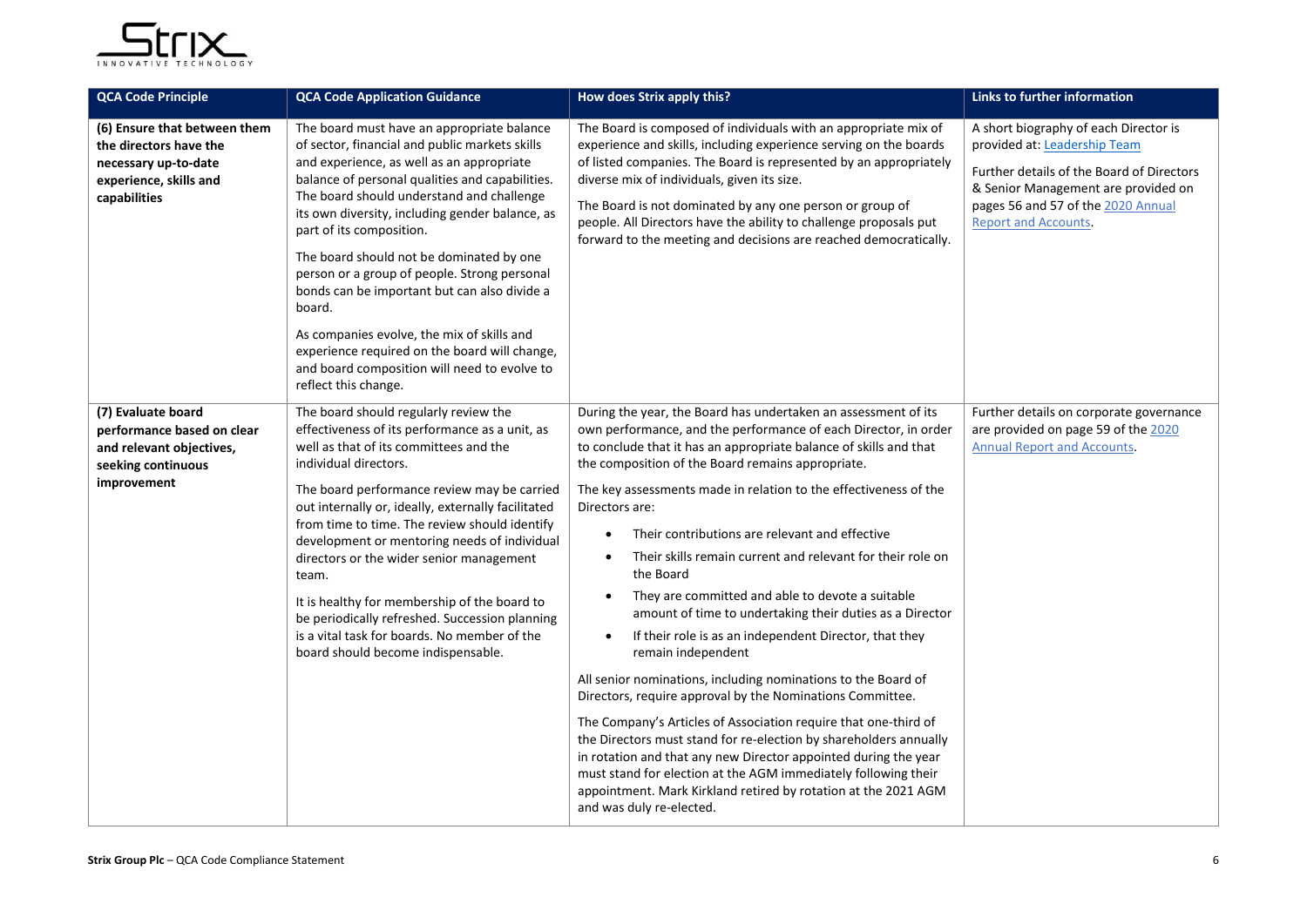

| <b>QCA Code Principle</b>                                                                                                           | <b>QCA Code Application Guidance</b>                                                                                                                                                                                                                                                                                                                                                                       | How does Strix apply this?                                                                                                                                                                                                                                                                                                                                                                                                                                                                                                                                                                                                                                                                                                                                  | <b>Links to further information</b>                                                                                                                                                                                    |
|-------------------------------------------------------------------------------------------------------------------------------------|------------------------------------------------------------------------------------------------------------------------------------------------------------------------------------------------------------------------------------------------------------------------------------------------------------------------------------------------------------------------------------------------------------|-------------------------------------------------------------------------------------------------------------------------------------------------------------------------------------------------------------------------------------------------------------------------------------------------------------------------------------------------------------------------------------------------------------------------------------------------------------------------------------------------------------------------------------------------------------------------------------------------------------------------------------------------------------------------------------------------------------------------------------------------------------|------------------------------------------------------------------------------------------------------------------------------------------------------------------------------------------------------------------------|
| (8) Promote a corporate<br>culture that is based on ethical<br>values and behaviours                                                | The board should embody and promote a<br>corporate culture that is based on sound<br>ethical values and behaviours and use it as an<br>asset and a source of competitive advantage.                                                                                                                                                                                                                        | Strix has a responsibility towards its employees and partners. The<br>Group is proud to provide opportunities for the next generation<br>and is passionate about supporting social causes, both on the Isle<br>of Man and beyond.                                                                                                                                                                                                                                                                                                                                                                                                                                                                                                                           | Further details on corporate social<br>responsibility, including ethical conduct<br>and sustainable investing, is provided on<br>pages 46 to 51 of the 2020 Annual Report                                              |
|                                                                                                                                     | The policy set by the board should be visible in<br>the actions and decisions of the chief<br>executive and the rest of the management<br>team. Corporate values should guide the<br>objectives and strategy of the company.                                                                                                                                                                               | The Group has a defined policy in place for anti-slavery and anti-<br>human trafficking, which is reviewed at least annually. Strix<br>respects the dignity, rights and aspirations of all people, and is<br>committed to supporting and promoting international and local<br>laws which prohibit modern-day slavery and human trafficking.                                                                                                                                                                                                                                                                                                                                                                                                                 | and Accounts.                                                                                                                                                                                                          |
|                                                                                                                                     | The culture should be visible in every aspect<br>of the business, including recruitment,<br>nominations, training and engagement. The<br>performance and reward system should<br>endorse the desired ethical behaviours across<br>all levels of the company.                                                                                                                                               | Strix has zero tolerance of violations of this policy, which applies<br>equally to all of our directors, officers, employees, apprentices,<br>volunteers, agents, consultants and other representatives.<br>Strix also has in place policies for anticorruption and anti-bribery,<br>in order to detect and prevent any instances of corruption or                                                                                                                                                                                                                                                                                                                                                                                                          |                                                                                                                                                                                                                        |
|                                                                                                                                     | The corporate culture should be recognisable<br>throughout the disclosures in the annual<br>report, website and any other statements<br>issued by the company.                                                                                                                                                                                                                                             | fraud. This includes a whistleblowing facility to report any<br>suspected instances of corruption or bribery to one of the<br>Directors.                                                                                                                                                                                                                                                                                                                                                                                                                                                                                                                                                                                                                    |                                                                                                                                                                                                                        |
| (9) Maintain governance<br>structures and processes that<br>are fit for purpose and support<br>good decision-making by the<br>board | The company should maintain governance<br>structures and processes in line with its<br>corporate culture and appropriate to its:<br>size and complexity; and<br>$\bullet$<br>capacity, appetite and tolerance for risk.<br>$\bullet$<br>The governance structures should evolve over<br>time in parallel with its objectives, strategy<br>and business model to reflect the<br>development of the company. | The Board normally meets on a monthly basis and not fewer than<br>10 times a year, supplemented by additional meetings as and<br>when required. The Board discusses strategy, performance and<br>internal controls based on a formal agenda, which is circulated in<br>advance of each meeting. The Board is also responsible for the<br>approval of RNS announcements and the annual and interim<br>results. The following matters are reserved for consideration and<br>approval by the Board:<br>Strategy and management<br>$\bullet$<br>Structure and capital<br>Financial reporting and controls<br>$\bullet$<br>Internal controls<br>Contracts<br>Communication<br>Board membership and other appointments<br>Remuneration<br>Delegation of authority | Further details on the Group's corporate<br>governance including details of the Audit,<br>Nomination and Remuneration<br>Committees are provided on pages 58 to<br>68 of the 2020 Annual Report and<br><b>Accounts</b> |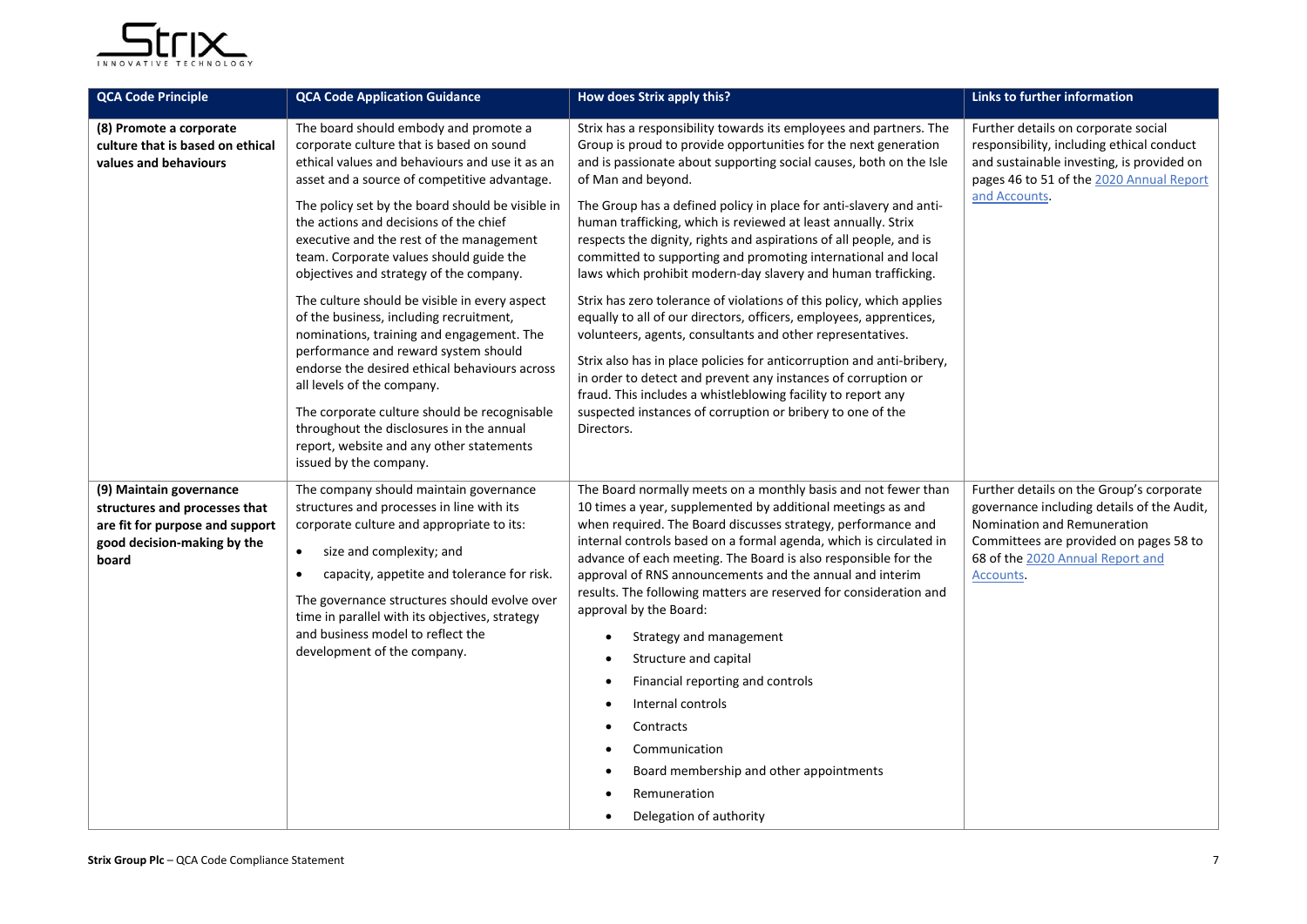

| <b>QCA Code Principle</b> | <b>QCA Code Application Guidance</b> | How does Strix apply this?                                                                                                                                                                                                                                                                                                                                                                                           | <b>Links to further information</b> |
|---------------------------|--------------------------------------|----------------------------------------------------------------------------------------------------------------------------------------------------------------------------------------------------------------------------------------------------------------------------------------------------------------------------------------------------------------------------------------------------------------------|-------------------------------------|
|                           |                                      | Corporate governance matters<br>Policies<br>$\bullet$                                                                                                                                                                                                                                                                                                                                                                |                                     |
|                           |                                      | Any Director is free to challenge any proposals put to a Board<br>meeting, and decisions are made democratically, after discussion.<br>Senior members of staff attend certain Board meetings by<br>invitation to discuss matters in relation to their specific areas of<br>expertise.                                                                                                                                |                                     |
|                           |                                      | The Chairman is responsible for running the business of the Board<br>and for ensuring appropriate strategic focus and direction. The<br>CEO is responsible for proposing the strategic direction to the<br>Board, implementing it once approved, and managing the<br>performance of the Group through the management team.                                                                                           |                                     |
|                           |                                      | The Board is supported by the Audit, Remuneration and<br>Nomination Committees in discharging its responsibilities. The<br>Board also has access to an Executive Assistant to help the<br>Directors fulfil their duties. Each of the Committees has access to<br>such resources, information and advice as it deems necessary, at<br>the cost of the Group, to enable the Committee to discharge its<br>duties.      |                                     |
|                           |                                      | The Board believe this structure is appropriate for the current size<br>of the Group and the nature of its business, but this is assessed at<br>least annually as part of the review of the Board's performance.<br>The size and composition of the Board, plus the governance<br>structures and processes which support it, may change in<br>response to a change in the nature and/or composition of the<br>Group. |                                     |